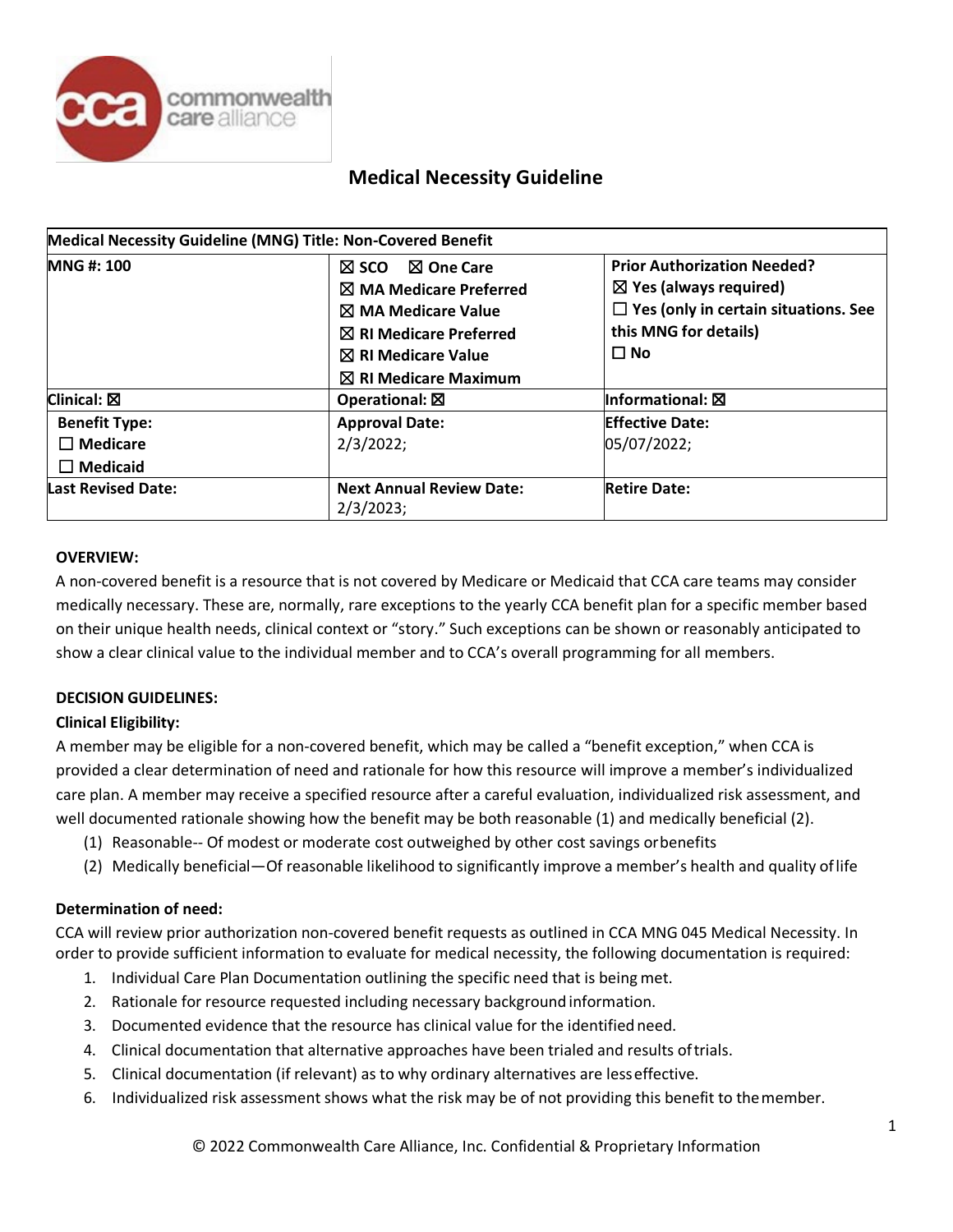

- 7. Anticipated outcome.
- 8. How anticipated outcome will be measured and evaluated.

### **Examples (this list is NOT all inclusive):**

- Emergency Service Animal Pet Care– when a member is hospitalized if and only if all volunteer pet aid societies, ASPCA and senior center volunteers have already first been contacted for free volunteer assistance
- Craniosacral therapy (practitioners are not licensed perse) when the practitioner has a massage license

### **LIMITATIONS/EXCLUSIONS:**

A member is not eligible for a non-covered benefit if any of the following apply:

- 1. It is not considered to be medically necessary.
- 2. The anticipated outcome can be achieved through an alternate covered benefit.
- 3. If a network provider cannot provide the non-covered benefit and CCA is unable to develop a letter of agreement (LOA) with a provider for the benefit.
- 4. There is a co-morbidity for which the resource is contraindicated
- 5. Resource identified is experimental and investigational as outlined in CCA MNG 010 Experimental and Investigational Services.
- 6. Services reimbursable under automobile, no fault, any liability insurance, or workers' compensation
- 7. Paid for by another governmental entity and not covered under the Medicare and/or Medicaidbenefits

### **Not Covered (this list is NOT all inclusive):**

- Motel/Hotel rooms for shelter While shelter contributes to health, this is not a coveredservice
- Sexual masturbation aids for paraplegia/quadriplegia These are low cost and remain out of pocketexpenses.
- Gym memberships A gym can be reasonably achieved with home items and a home exercise program. Select CCA Plans may cover gym memberships under a separate fitness/wellness benefit. Members should refer to their individual product Evidence of Coverage or Member Handbook.
- Pool memberships Would be recommended at the nearest YMCA, school, public or other communitycenter. Select CCA Plans may cover memberships under a separate fitness/wellness benefit. Members should refer to their individual product Evidence of Coverage or Member Handbook.
- Organic food vouchers organic food has not been shown to produce improved health outcomes. Under certain CCA Plans, members may be eligible to use their Healthy Savings card on approved food items. Members should refer to their individual product Evidence of Coverage or Member Handbook.

Out-of-network or out-of-state exceptions for consultations with an herbalist, lyme 'expert', etc. – members must use in network clinicians whenever possible as many alternative treatments remain experimental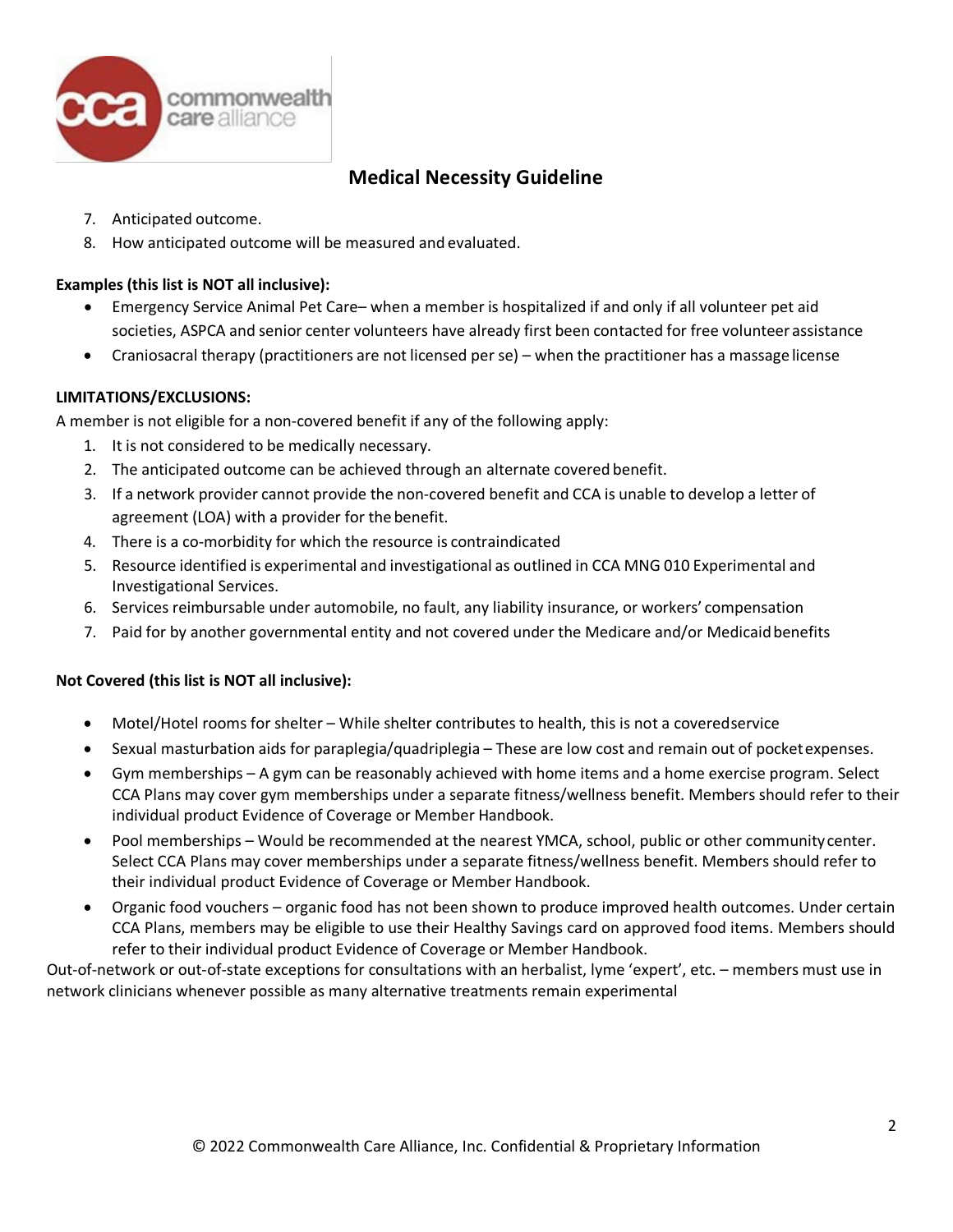

### **KEY CARE PLANNING CONSIDERATIONS:**

**CCA reviews all requests, including non-covered benefit items, on a case-by-case and patient centered basis using the individualized care plan. The purpose of this MNG is to provide a framework for how uncovered requests will be reviewed in conjunction with other applicable guidelines/criteria.**

For **SCO and One Care** Members Our CCA care partner and care team must carefully evaluate alternative approaches to meeting the health goals of our members. They must thoroughly evaluate whether these goals can be achieved through covered benefits. The review and evaluation of medical necessities will be performed through the Authorization Department. All requests with accompanying documentation must be submitted in an Authorization Request and assigned to the Service Request Intake Team according to current CCA Standard Operating Procedure (SOP).

For all **MAPD and DSNP** members the requesting provider must determine if there is a covered benefit alternative. For non-covered benefit request must be submitted to the Authorization and Utilization Management Department for medical necessity review and organization determination. If the request does not meet medical criteria, it is then escalated to a Physician Reviewer, who uses applicable guidelines to make the final determination of whether the requested service is to be authorized.

Medical and hospital services arising from non-covered services are covered when determined to be reasonable and necessary.

- When a member is admitted to the hospital for a non-covered service:
	- $\clubsuit$  Complications of non-covered procedures develop after the member has been formally discharged from the hospital providing the non-covered service. Example: A member undergoes a non-covered cosmetic procedure and, following discharge, develops an infection at the surgical site. Services to treat the infection are covered. This includes subsequent inpatient stays or outpatient treatment ordinarily covered under the member's health plan.
	- A complication develops that did not arise from a non-covered service or was not related to the non-covered service received by the member. Example: A member hospitalized for non-covered service breaks a leg while in the hospital. Services in connection with the broken leg are covered.
- When a member is admitted to the hospital for a covered service and obtains a non-covered procedure unrelated to the admission diagnosis, the services related to the admitting diagnosis would continue to be covered.
- Medical and hospital services arising from non-covered services that are related to the non-covered service are not covered. When a member is admitted to the hospital for a non-covered service: o
	- $\bullet$  Complications that arise from, or are related to, a non-covered service before the member is formally discharged from the hospital providing that service
	- $\cdot$  A covered service which is in preparation for a non-covered service
	- $\clubsuit$  A covered service that is part of a treatment regimen for a non-covered service that requires a series of postoperative visits to a surgeon
- When a member is admitted to the hospital for a covered service and obtains a non-covered service during the same hospital stay, the non-covered service will not be covered. If, on the basis of the services and a comparison of the date,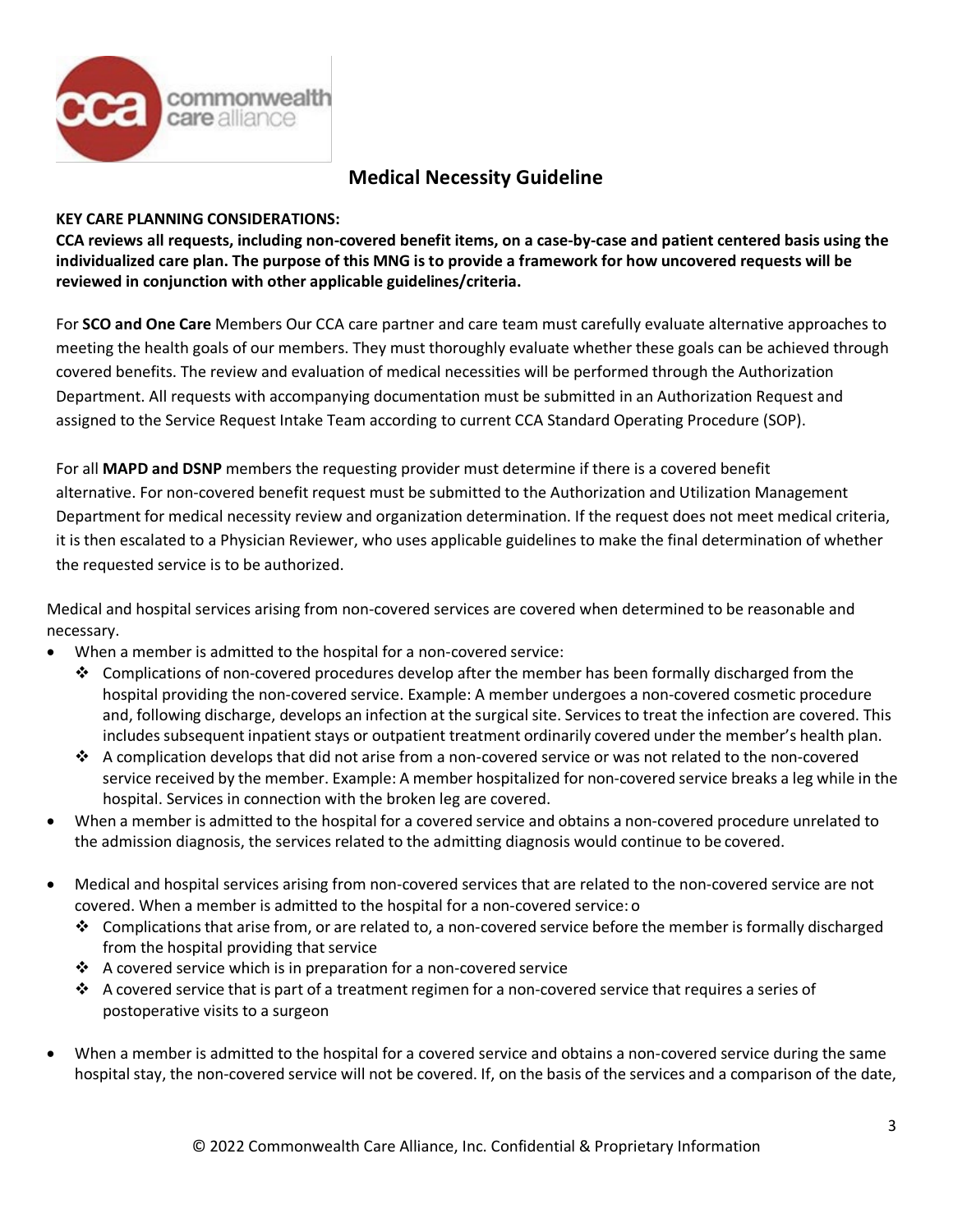

they are received with the date on which the member is identified as a candidate for a non-covered service, the services reasonably attributed to preparation for the non-covered service will not be covered.

### **AUTHORIZATION:**

All requests with accompanying documentation must be submitted with the Authorization Request. If the benefit is deemed to be medically necessary under this MNG and CCA does not have an existing contract with a provider that can supply this benefit under the current contract, then a letter of agreement (LOA) must also be requested via the Clinical Effectiveness Unit.

### **REGULATORY NOTES:**

Not covered by MassHealth or Medicare

#### **RELATED REFERENCES:**

High Opioid Extreme Users (HOPE) members are patients with chronic pain and a care plan to limit opiate pain therapy to safer lowered doses. HOPE members may benefit from and are eligible for these MNG- guided services even when they do not meet all criteria. Clinicians requesting these services or an extension of these services for HOPE members please do the following:

- 1) Read the SOP's [Approach](http://commonground.commonwealthcare.org/resources/ccakh/Shared%20Documents/Standards%20of%20Practice%20(SOPs)/Approach%20to%20Chronic%20Pain%20SOP%20090.pdf) to Chronic Pain SOP 090 & Pain [Management](http://commonground.commonwealthcare.org/resources/ccakh/Shared%20Documents/Standards%20of%20Practice%20(SOPs)/Pain%20Management%20in%20HOPE%20(High%20Opiate%20Patient%20Engagement)%20Members%20SOP%20091.pdf) in HOPE Members SOP091
- 2) Consider your members' causes of discomfort and functional goals
- 3) Imagine how a different application of this service and/or more of this service may help them achieve higher function
- 4) Write this explanation for your request for central authorization of unusual or additional services beyond what this MNG normally recommends
- 5) Document a PROMIS-29 measure of our members' level of function andcomfort
- 6) All HOPE variations to this standard MNG-driven care need to be reviewed quarterly (every 3months)
- 7) Quarterly reviews mustshow member engagement/compliance with HOPE guidelines including both \*\*BH and \*\*Complementary/Alternative therapy
- 8) Quarterly reviews must show increased function and member satisfaction with a new PROMIS-29 evaluation in order to consider a further extension of HOPE-relatedservices
- 9) CCA's goal remains to improve members' safe and successful function without opiate pain medication. When this happens then HOPE-related service extensions may be tapered and discontinued as tolerated

#### **ATTACHMENTS:**

| 41 F<br><b>Service</b>  |  |
|-------------------------|--|
| 8IT<br><u>LAINDIN D</u> |  |